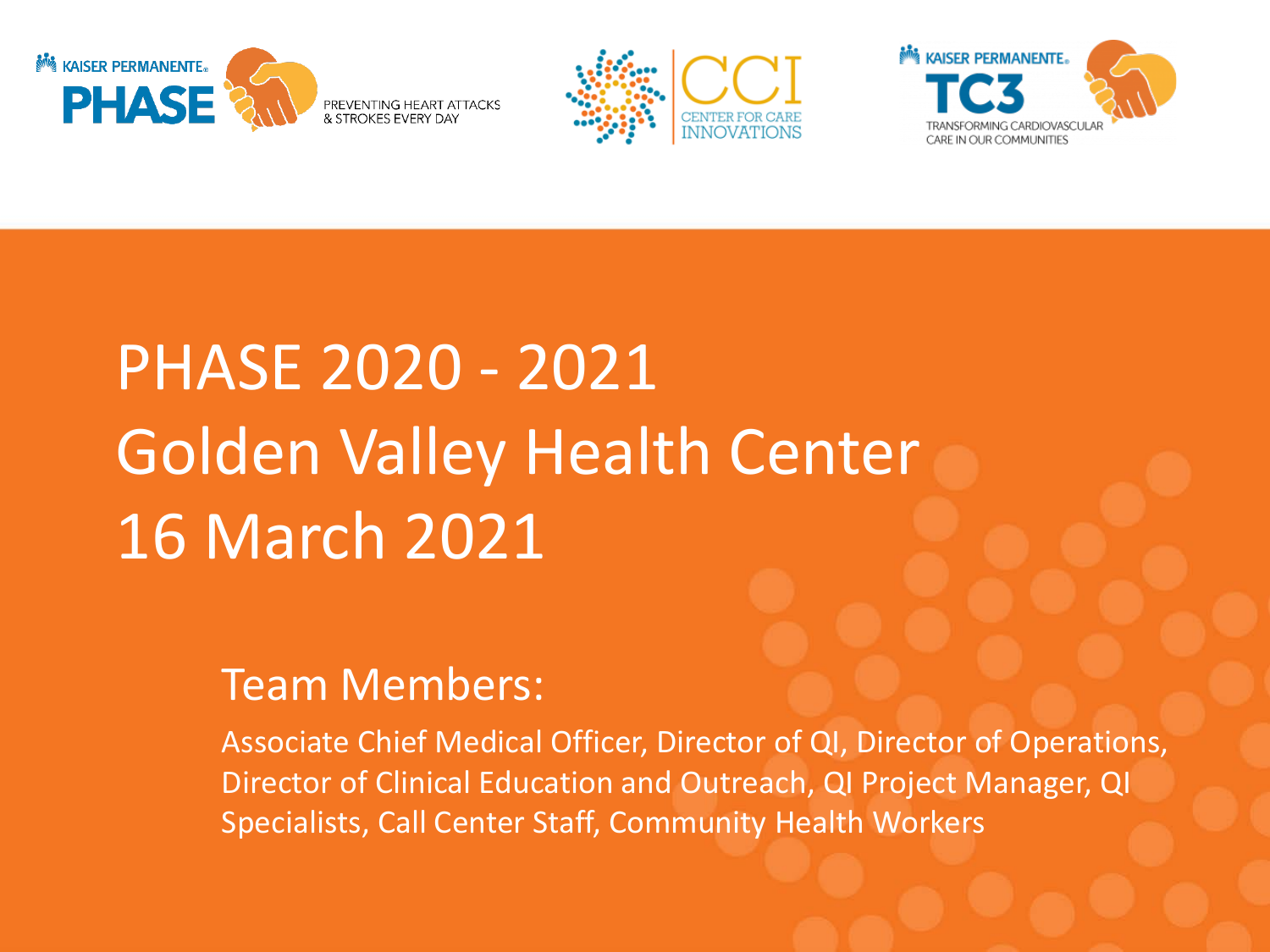## **WHAT WERE WE TRYING TO ACCOMPLISH?**

#### **Problem Statement**

Patients with chronic conditions such as hypertension are more vulnerable to adverse health outcomes including heart disease and strokes. Moreover, hypertension and other associated risk factors for cardiovascular disease simultaneously put patients at greater vulnerability to COVID19 complications and death. As a result, improving our ability to manage chronic conditions amongst our patients as well as our ability to screen and provide follow up services for key risk factors is vital to the health of these patients.

## **Aim Statement**

By March 31, 2021 GVHC will maintain HEDIS 75<sup>th</sup> percentile for blood pressure control amongst patients with hypertension by coordinating access to care and resources.

#### **Health Equity Aim Statement**

By March 31 2021, GVHC will improve blood pressure control amongst African American patients with hypertension from 57.8% to 60%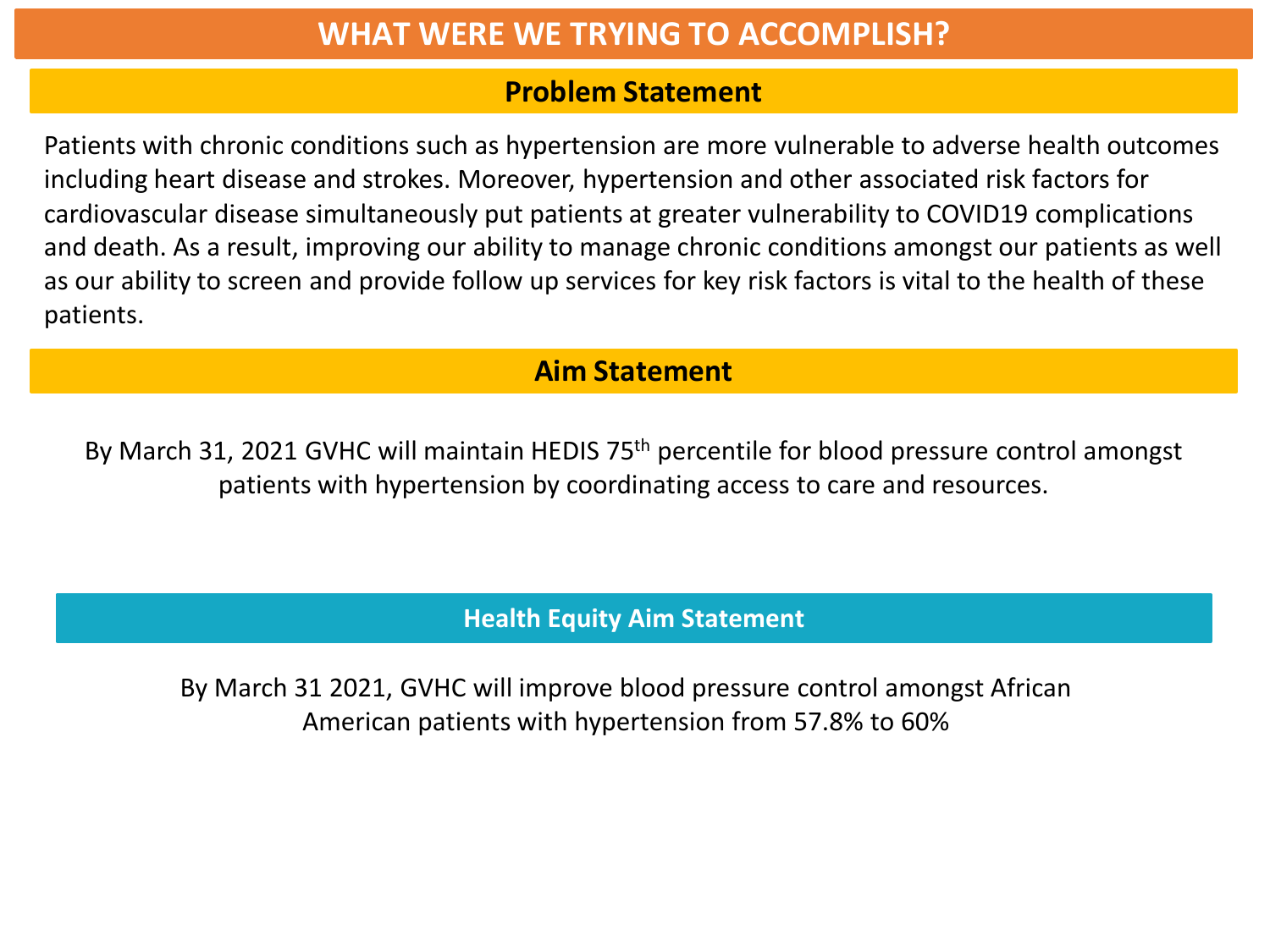#### **Our Theories for Change: How We Learned About Our Process**

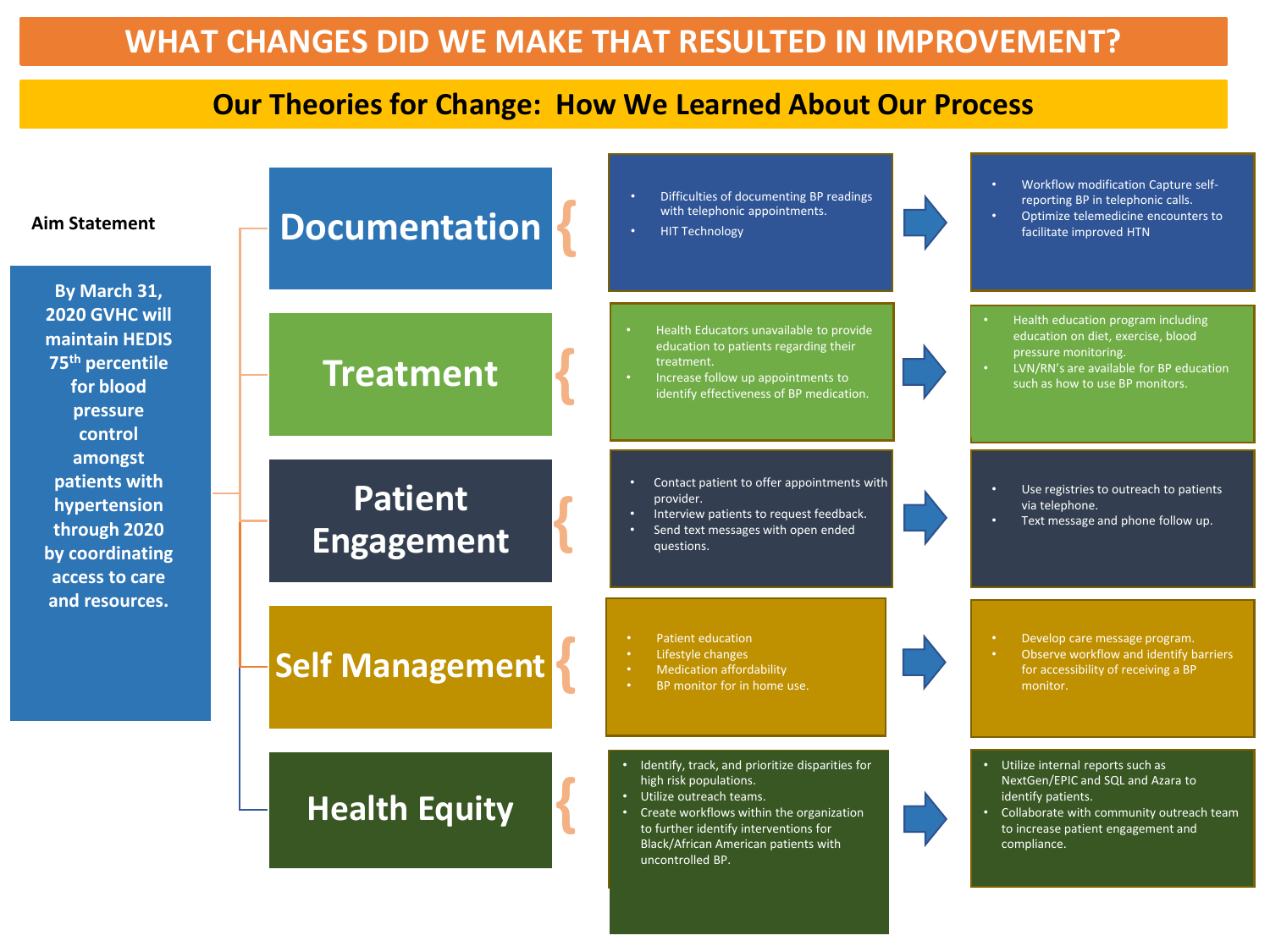## **WHAT CHANGES DID WE MAKE THAT RESULTED IN IMPROVEMENT?**

#### **Process for Selecting Test Ideas**

**How We Engaged the Patient "Voice of the Customer"**

What we did to facilitate input/feedback regarding what is most important to the patient AND what might be contributing to current performance

- Patient Feedback to Members of the Clinical Team
- Evaluation Questions
- Receipt of Feedback via Text or Phone

#### **How We Engaged Leaders, Providers, and Staff**

What we did to facilitate input/feedback regarding selecting testing change ideas? What we did to address what matters most to those who do the work?

- Clinical Quality Committee
- Leadership Meetings
- (Bi)weekly team meetings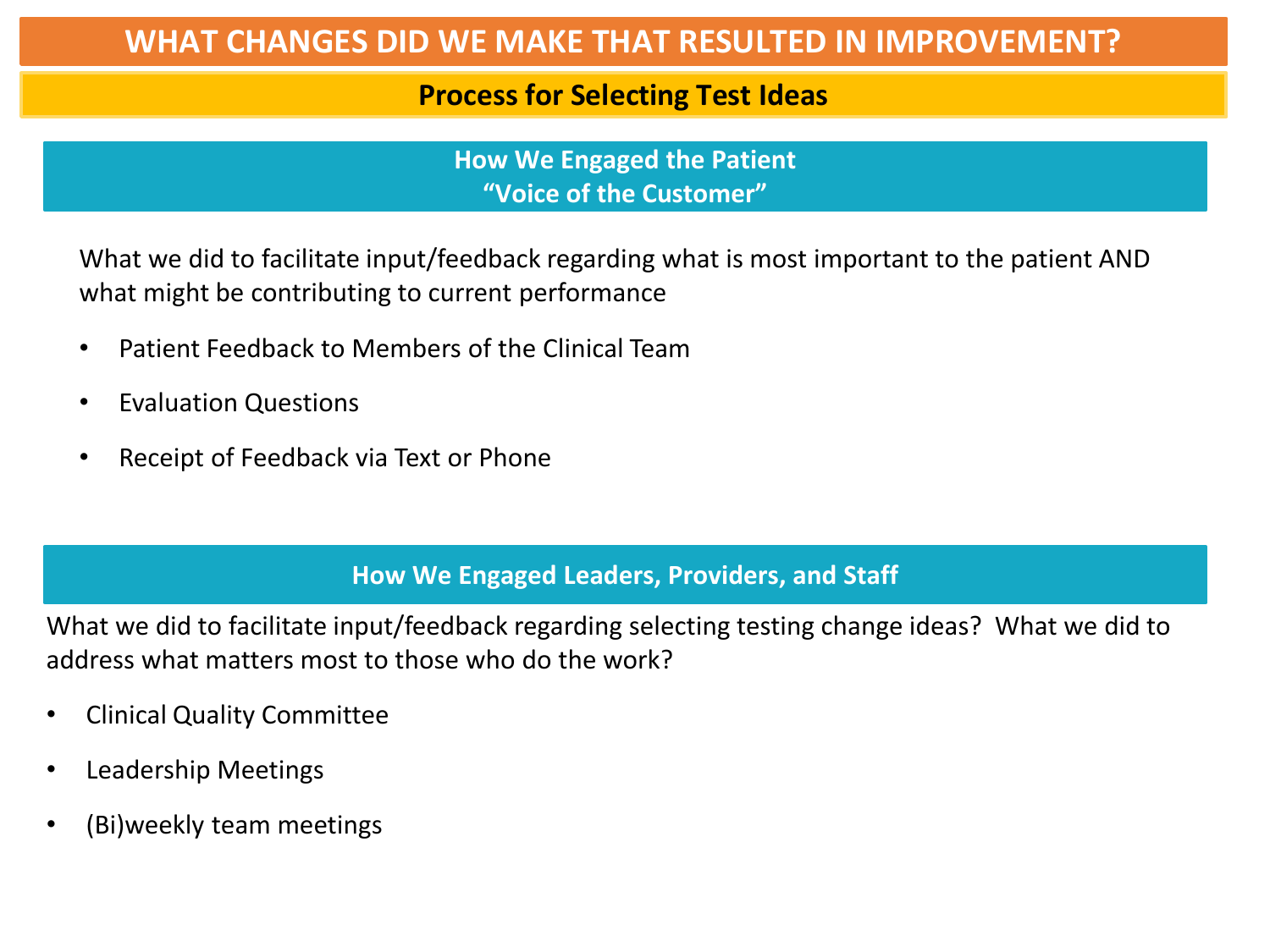## **WHAT CHANGES DID WE MAKE THAT RESULTED IN IMPROVEMENT?**

## **Changes We Tested**

#### **What Worked and What Didn't Work**

| <b>Change Idea</b><br><b>Tested</b>             | <b>Summary of PDSAs</b>                                                                                                                                                                                                                                                                                                                                                                                 | <b>Adopted, Adapted,</b><br><b>Abandon?</b> |
|-------------------------------------------------|---------------------------------------------------------------------------------------------------------------------------------------------------------------------------------------------------------------------------------------------------------------------------------------------------------------------------------------------------------------------------------------------------------|---------------------------------------------|
| Patient<br>Engagement<br><b>Strategies</b>      | Developed and utilized patient registries to facilitate patient outreach, different<br>approaches were utilized including modality (phone vs. text), Staffing (CHWs vs. QI<br>Specialists), strategy and prioritization.                                                                                                                                                                                | Adapted                                     |
| Integrated HE HTN<br>Program                    | Enrolled patient cohort in a 20 week virtual HE program. Observations and lessons<br>learned include importance of staff training, troubleshooting and vetting resources<br>within the system, patient feedback monitoring etc. Future utilization of<br>programming to be expanded to more patients through automatic integration and<br>adapted to include different types of programming             | Adapted                                     |
| <b>HIT Workflows</b>                            | Quick conversion to telephonic encounters, resulted in need to adjust rapidly<br>including scheduling guidelines, documentation needs (self reported BP), training<br>materials, etc. Began exploring use of video encounters and optimizing workflows.                                                                                                                                                 | Adapted                                     |
| <b>Self Monitoring</b><br><b>Blood Pressure</b> | Interviewed African American patients to better understand their lived experiences<br>as it relates to HTN control. Based on interview feedback, in combination with<br>telephonic and video initiatives, initial research on SMBP programs and possibilities<br>began to be explored. Tested accessibility through Medi-cal coverage and identified<br>potential opportunities through current process | Adapted                                     |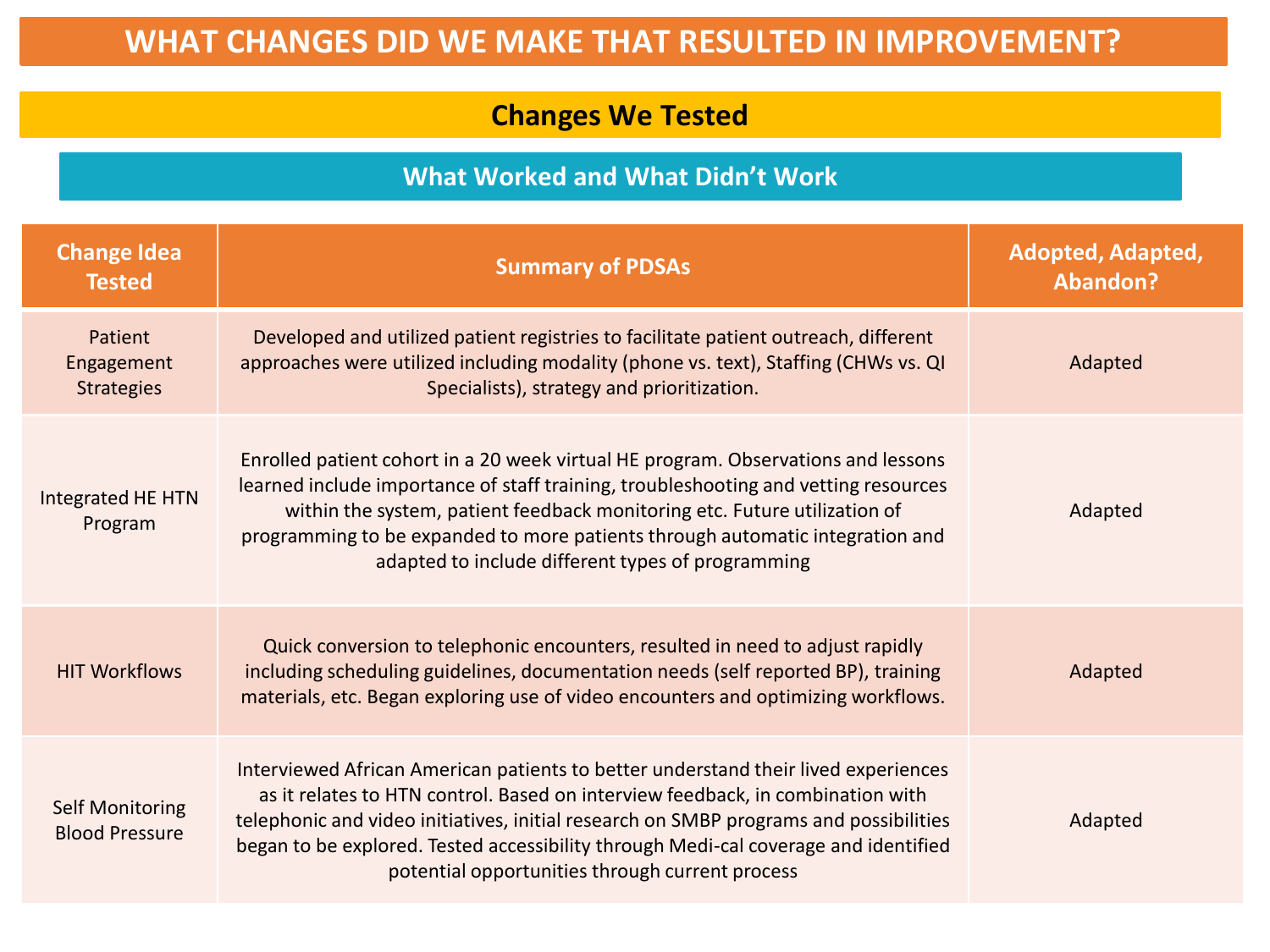#### **What We Measured**

**Measures Set**

| <b>Measure Type/Name</b>                                 | <b>Description/ Specifications</b>                                                                                                                                                                                                                                                                                                                                  | <b>Baseline %</b> | <b>Target %</b> |  |  |  |
|----------------------------------------------------------|---------------------------------------------------------------------------------------------------------------------------------------------------------------------------------------------------------------------------------------------------------------------------------------------------------------------------------------------------------------------|-------------------|-----------------|--|--|--|
| <b>Outcome (Directly related to the aim):</b>            |                                                                                                                                                                                                                                                                                                                                                                     |                   |                 |  |  |  |
| <b>Blood Pressure Control Amongst</b><br>PT's with HTN   | Denominator: Patients 18-85 years of age who had an active diagnosis of essential<br>hypertension during the measurement period.<br>Numerator: Patients whose most recent blood pressure is adequately controlled<br>(systolic blood pressure < 140 mmHg and diastolic blood pressure < 90 mmHg)<br>during the measurement period                                   | 64%               | 60%             |  |  |  |
| BP control amongst African<br>American patients with HTN | Denominator: African American patients 18-85 years of age who had an active<br>diagnosis of essential hypertension during the measurement period.<br>Numerator: African American patients whose most recent blood pressure is<br>adequately controlled (systolic blood pressure < 140 mmHg and diastolic blood<br>pressure < 90 mmHg) during the measurement period | 57%               | 60%             |  |  |  |
| <b>Process (Steps to achieve outcome):</b>               |                                                                                                                                                                                                                                                                                                                                                                     |                   |                 |  |  |  |
| <b>Response Rates to text</b><br>messages                | Denominator: The number of text messages/phone calls made to patients by staff<br><b>Numerator:</b> The # of patients who scheduled an appointment                                                                                                                                                                                                                  | $0\%$             | 5%              |  |  |  |
| # of PT's enrolled in care<br>message & Response Rates   | Denominator: The number of patients enrolled in care message as of July 2020.<br><b>Numerator:</b> The number of patients who participate in care message outreach<br>program.                                                                                                                                                                                      | 0%                | 15%             |  |  |  |
| <b>Balancing (Unintended impact/consequence):</b>        |                                                                                                                                                                                                                                                                                                                                                                     |                   |                 |  |  |  |
| Controlled HTN amongst HE<br><b>Program Participants</b> | Denominator: The number of patients enrolled in HTN program (uncontrolled HTN)<br>Numerator: The number of patients enrolled in HTN program whose BP was controlled at the<br>last visit                                                                                                                                                                            | $0\%$             | 5%              |  |  |  |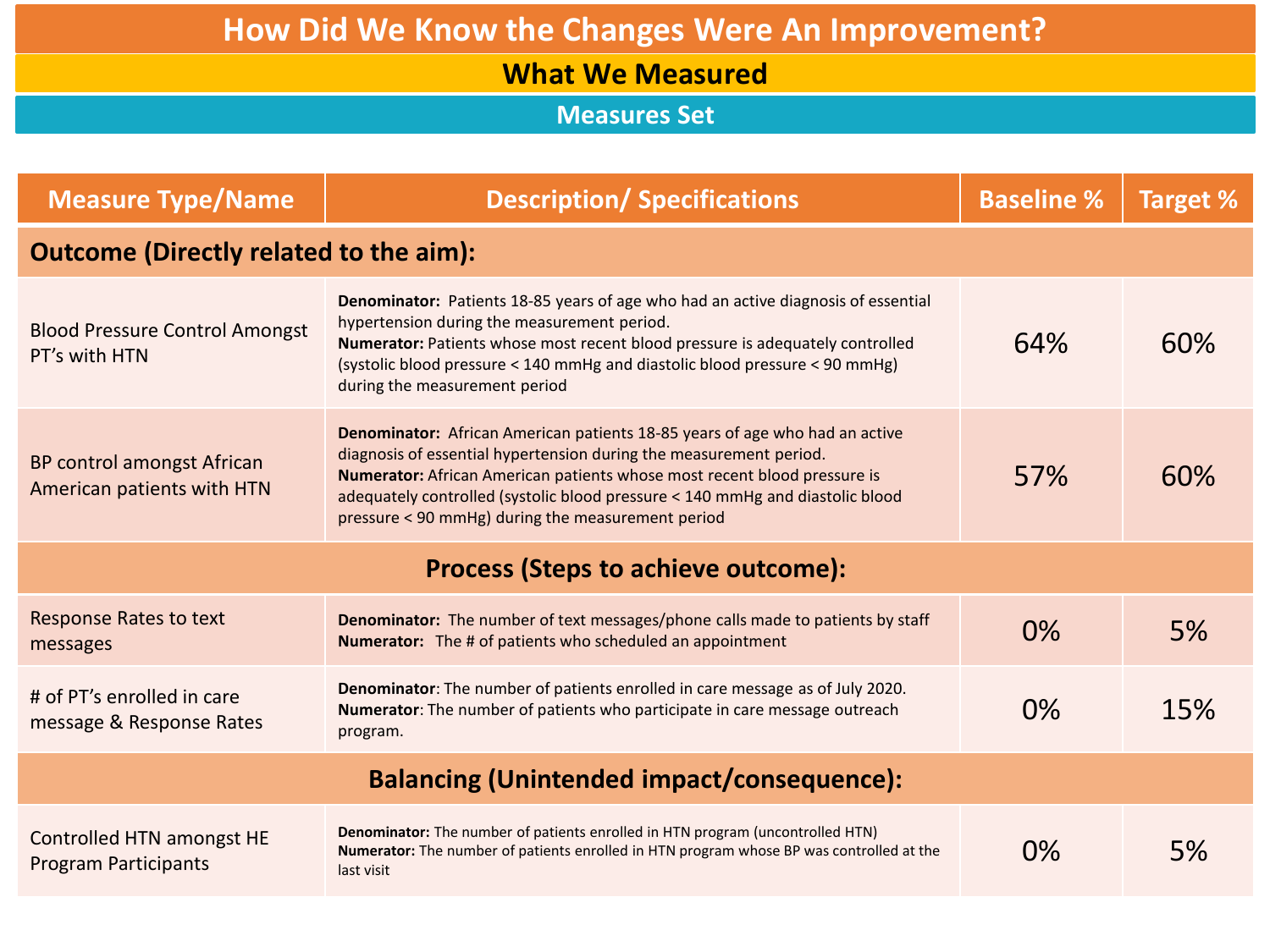#### **Results: Run Charts**

#### **Outcome**

#### **BLOOD PRESSURE CONTROL AMONGST HYPERTENSIVE PATIENTS MARCH 2021 TRAILING YEAR**

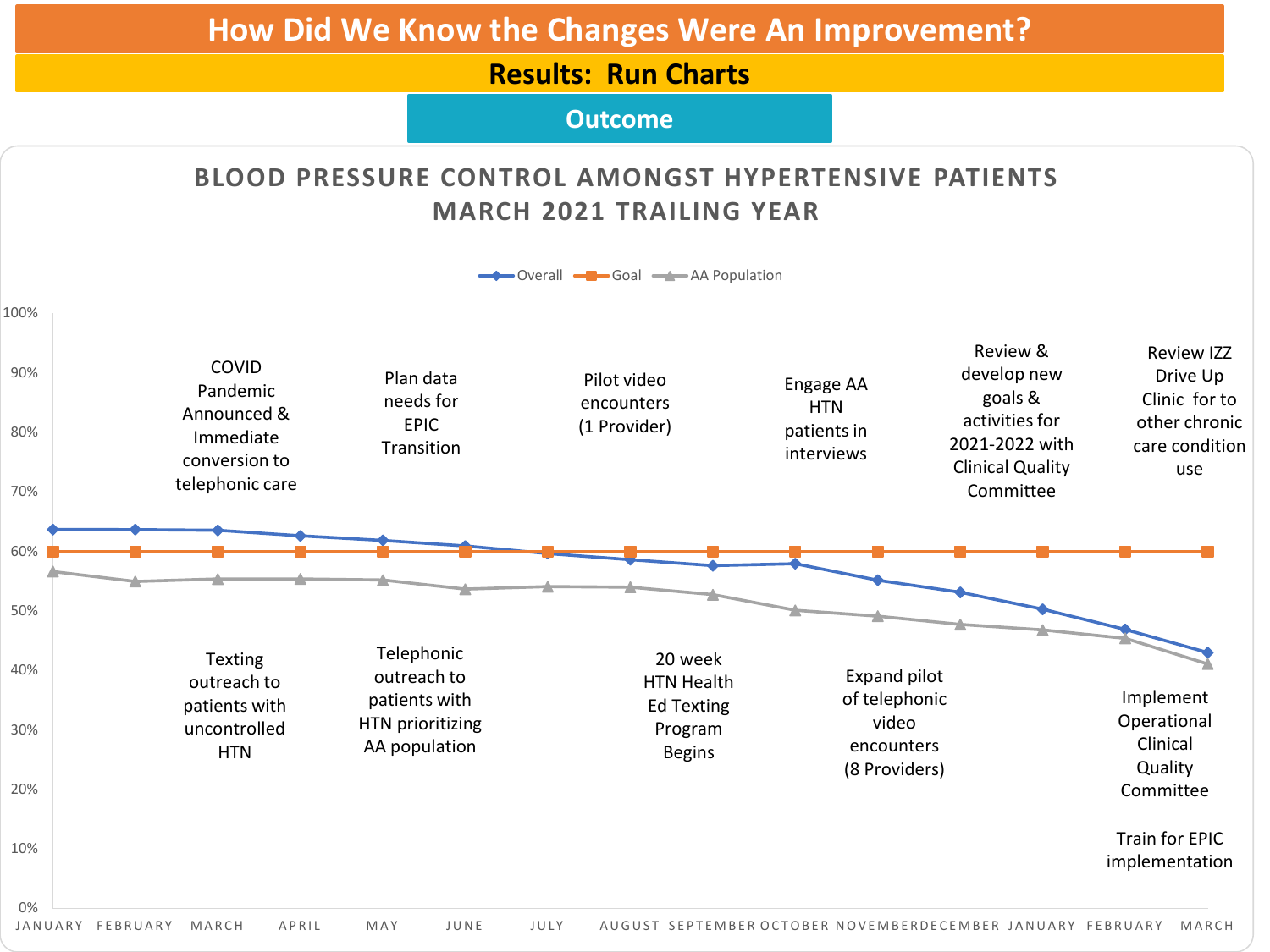## **HTN Health Education Background**

- Integrated Texting Platform with Population Health Management Tool
	- Automatic Enrollment Option Available
- 20 Week: Semi-structured HE messaging
	- All messages mapped
	- Reviewed & approved by Clinical Leadership
- Piloted Program Utilizing Point In Time Cohort
	- Inclusion Criteria: Hypertensive Patients seen in the last year and BP was >140/90
	- Daily Monitoring for Patient Feedback / Inquires, Opt Out Requests, Provider Connection
- Lessons Learned
	- Patient Engagement on more than just HTN (Billing, Recipe Requests, Rx)
	- Limitations in reversing accidental program opt out
	- Ensure Resources and links are Active
	- Positive Experience for Patients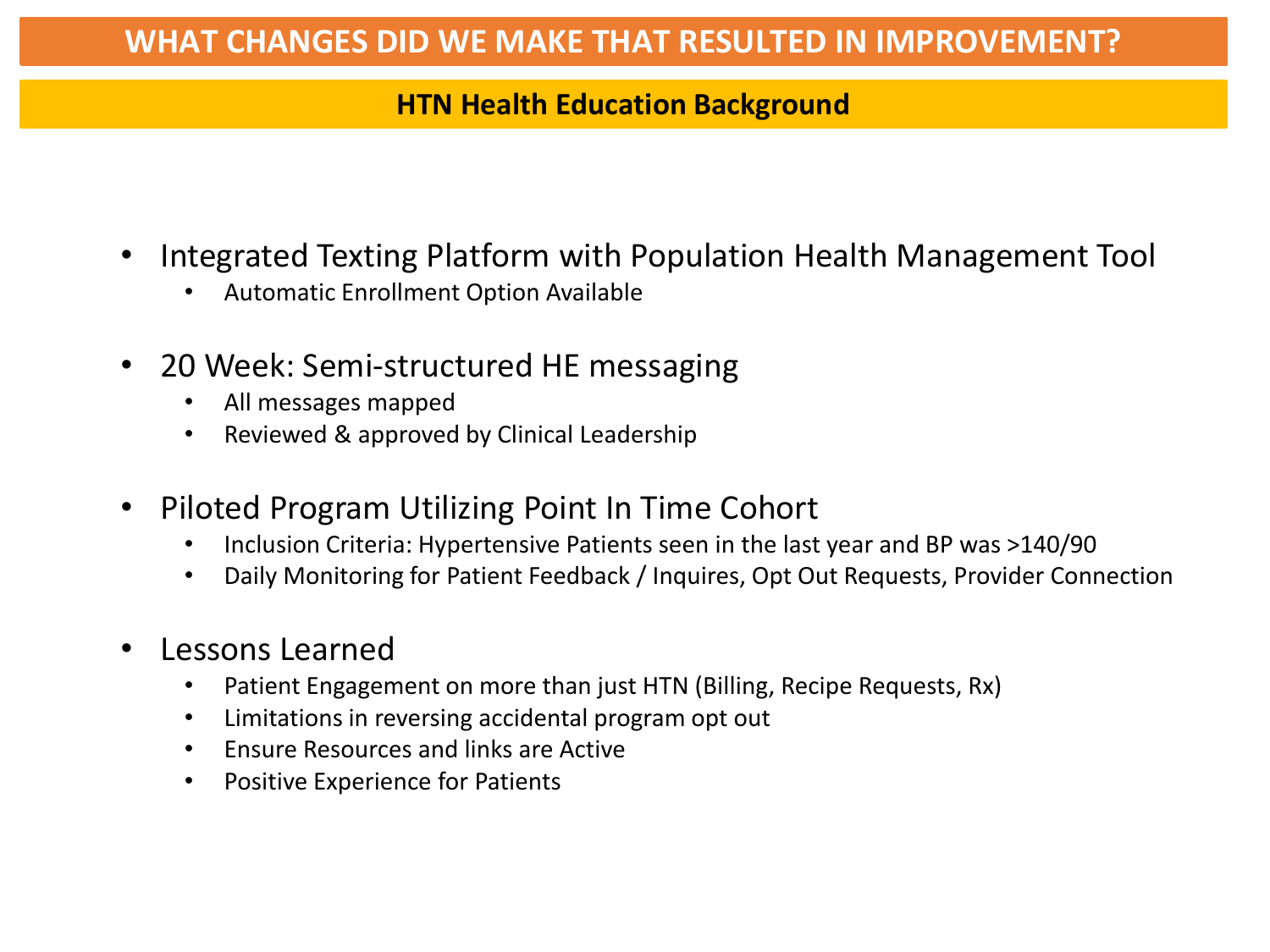#### **WHAT CHANGES DID WE MAKE THAT RESULTED IN IMPROVEMENT?**

#### **HTN Campaign**

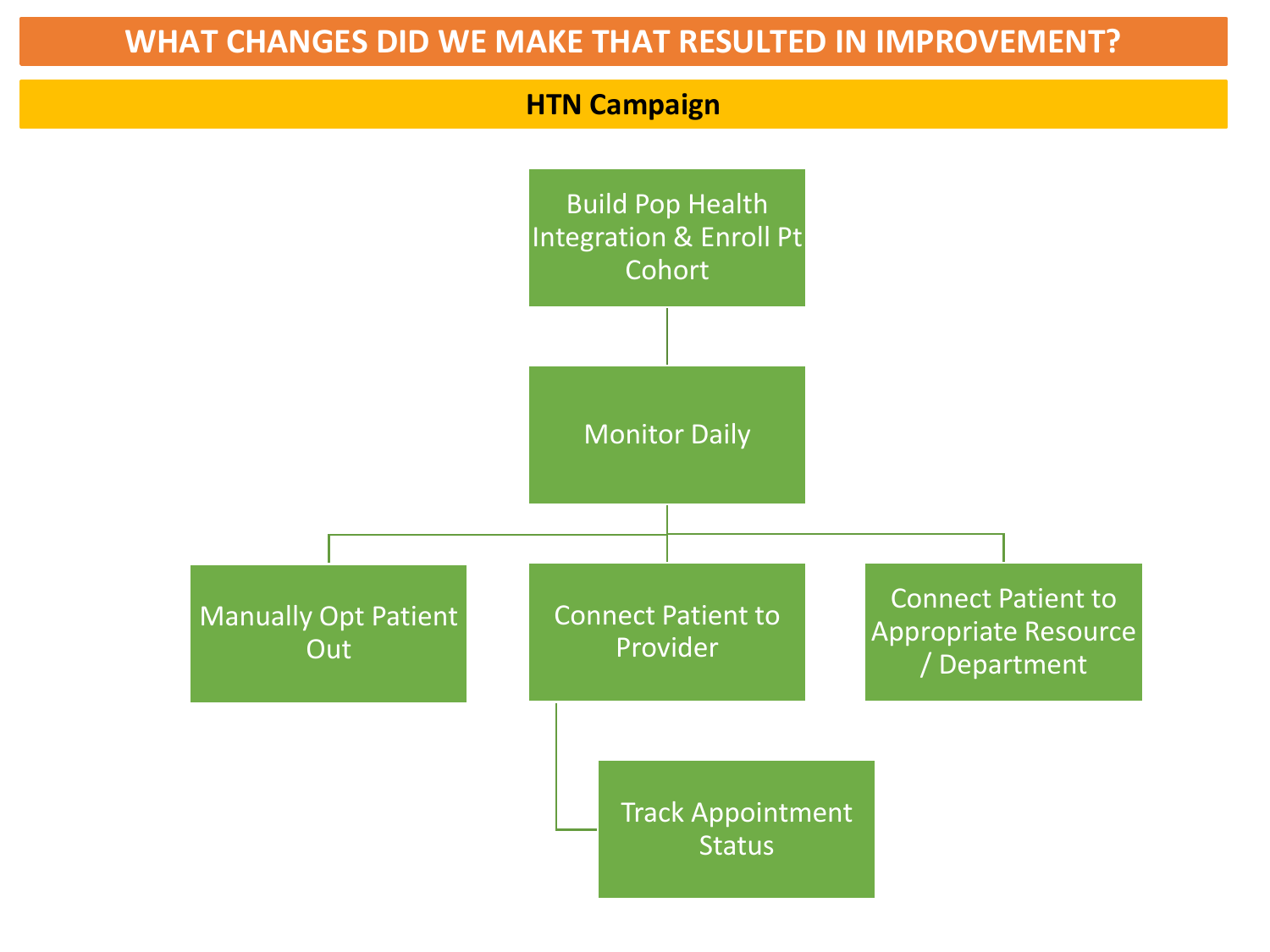#### **Results: Run Charts**

**Process**

## **Percentage of Patients Completed Virtual HTN HE Program**

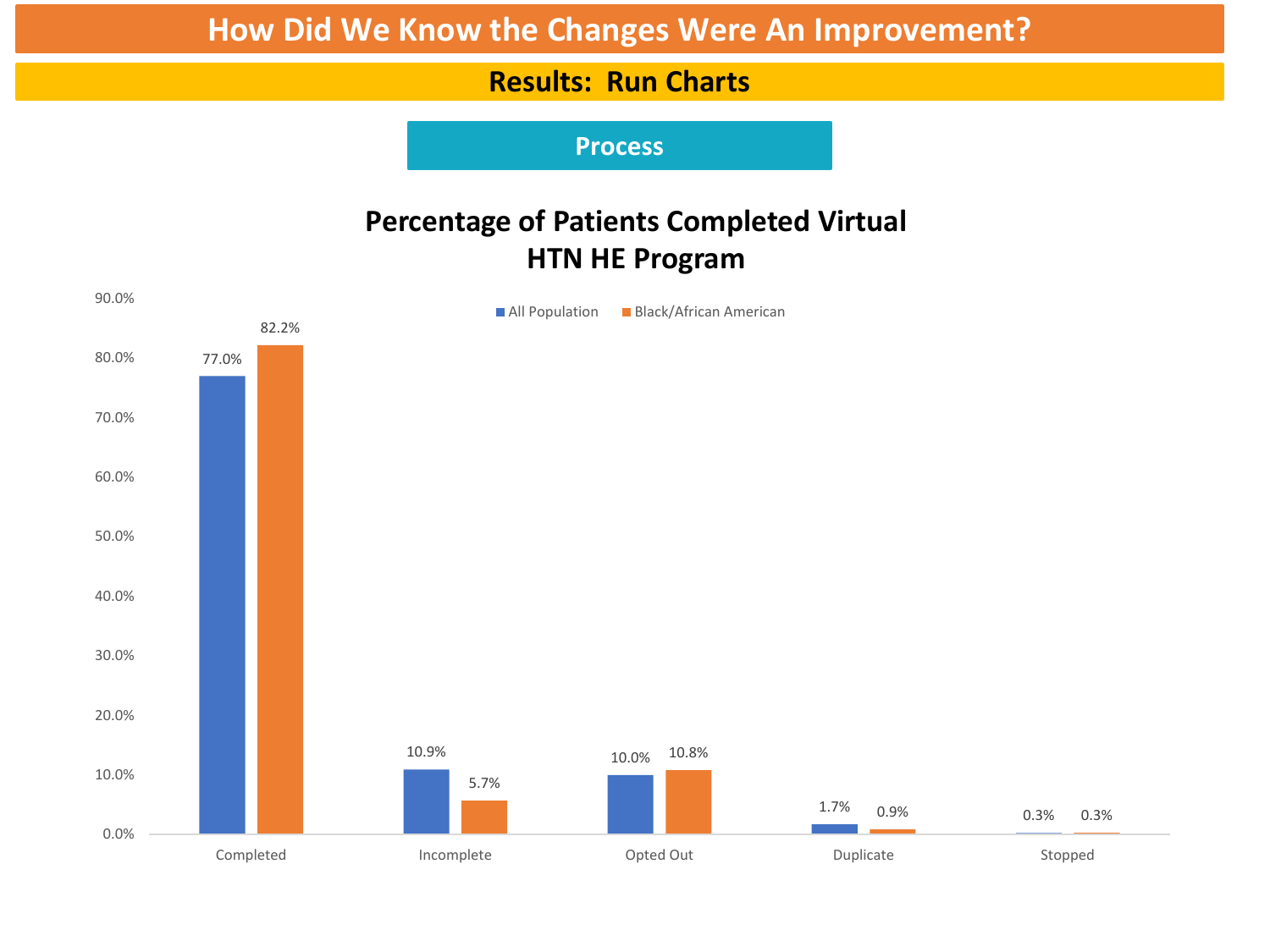# **Weekly Opt-out Count**

Golden Valley Health Center 09/21/2020 at 09:01 AM

Welcome to the Golden Valley Health Center high blood pressure program! We will send a few messages per week. Text STOP at any time to stop receiving messages.

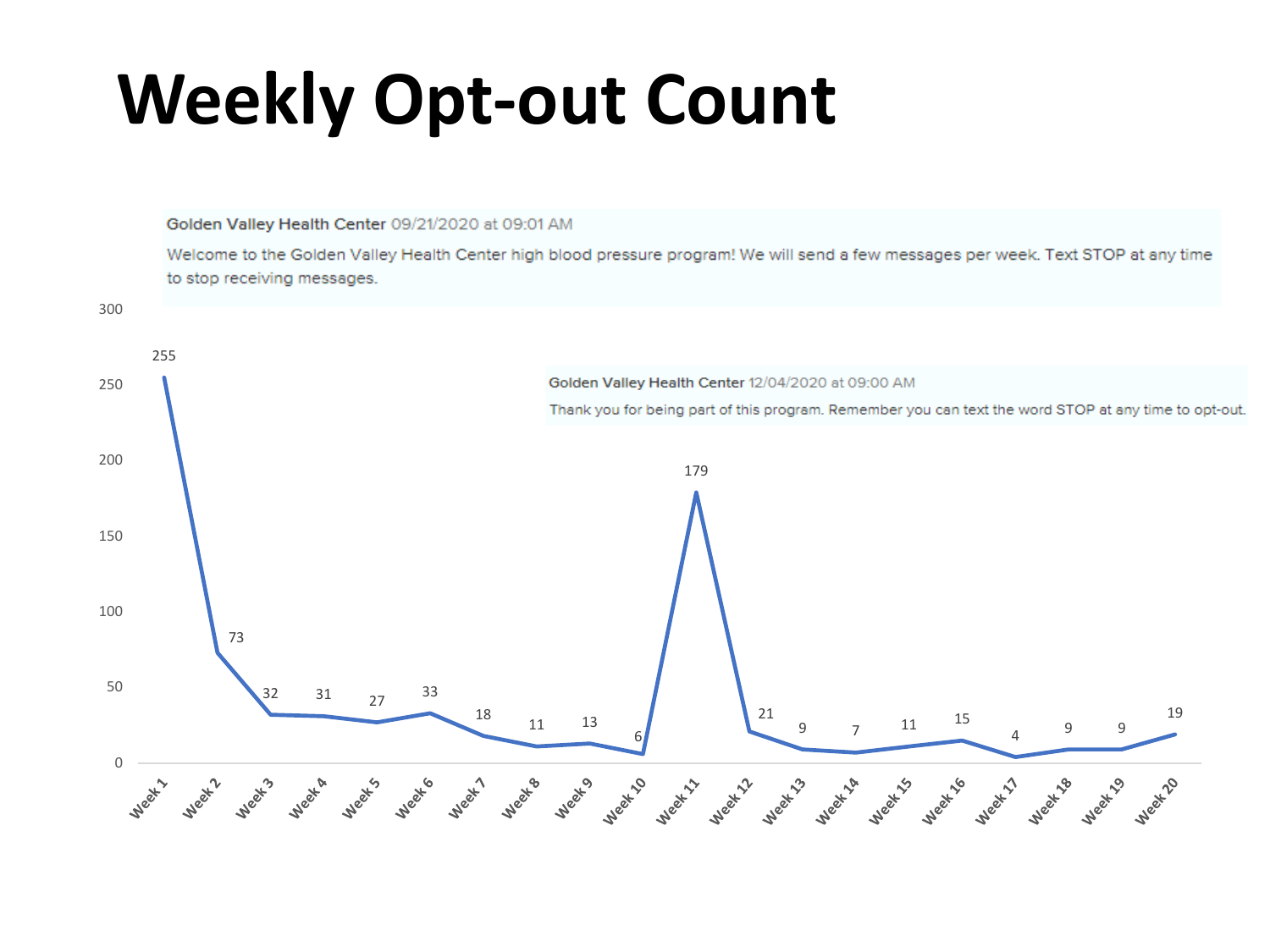#### **Results: Run Charts**

**Balancing Measures**

## **HTN Status Amongst Patients Post Participation in Virtual HE Program**

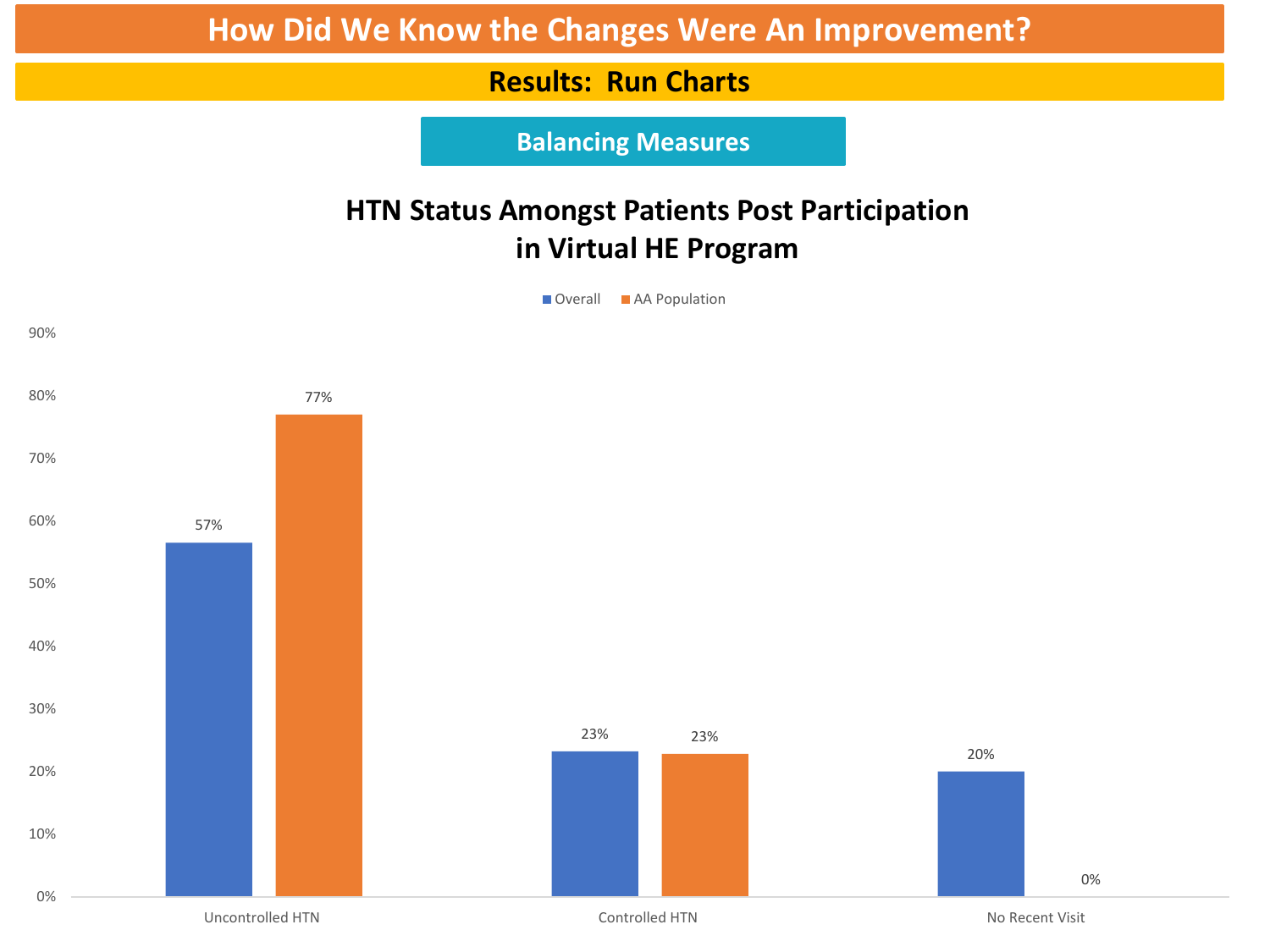# **Program Evaluation – Patient Feedback**

Immediate: I would recommend these text  $\triangle$ messages to a friend with high blood pressure. From 1 to 5, text 1)Strongly Agree 2) Agree 3) Not Sure 4) Disagree 5)Strongly Disagree



88.4% Response Rate 5.9% Population Received Immediate: I learned useful information from the text messages. From 1 to 5, Text 1)Strongly Agree 2)Agree 3)Not Sure 4) Disagree 5) Strongly Disagree



 $5.2%$ 

90.4% Response Rate

Population Received

Immediate: How important is managing your blood pressure to you? 1) Very important 2) Somewhat important 3) Not important

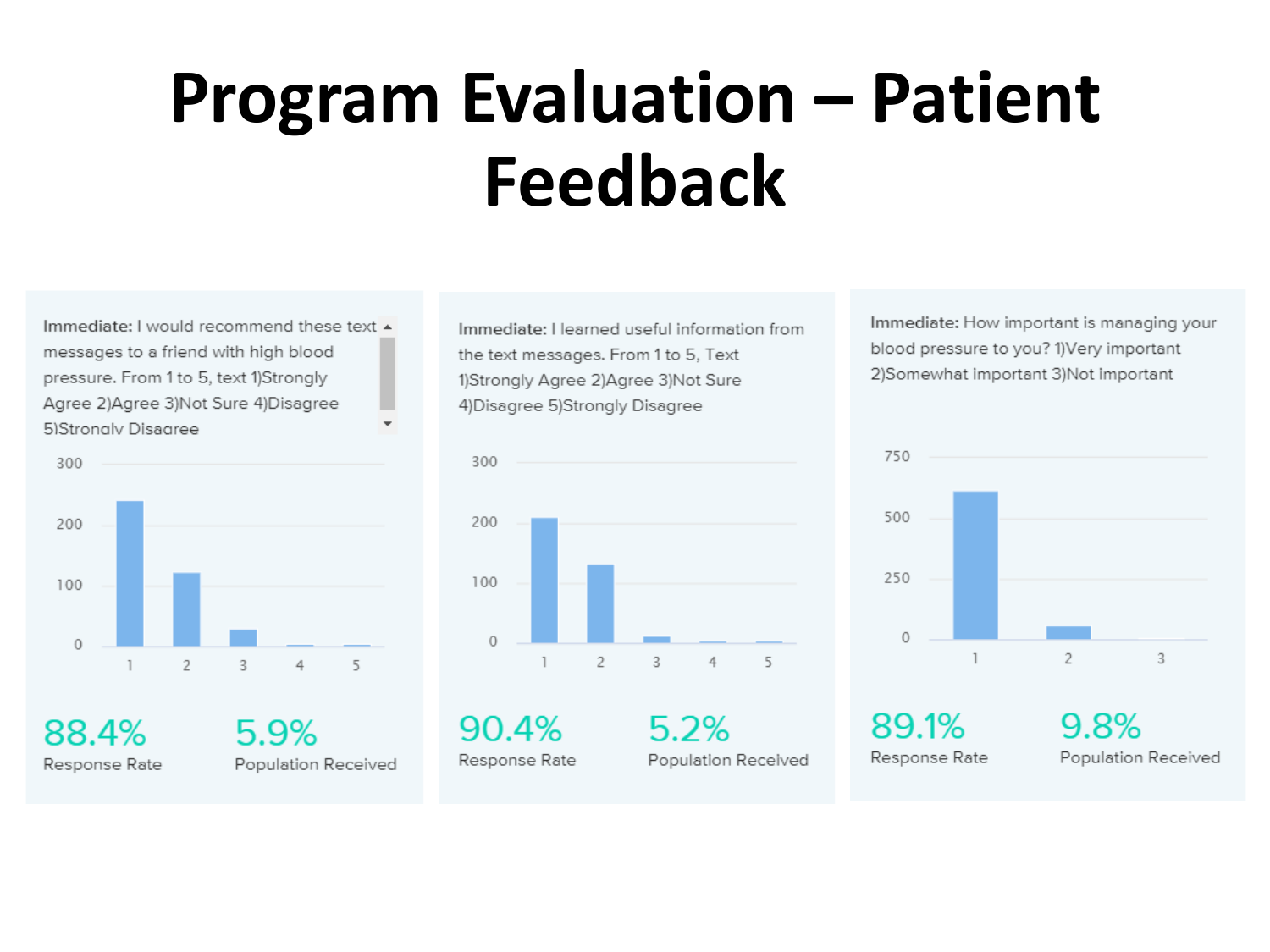#### **Here's What We Learned**

**Bright Spots/Accomplishments**

## **What stands out most about the work of PHASE/TC3 2020-2021**

### **What are you most proud of?**

We are proud of the collaboration that took place this last year to develop new innovative workflows and engagement strategies despite the challenges posed throughout the COVID pandemic. For example, we were able to implement new innovative program and design patient outreach scripting and follow up. Patients have continued to inform us that they have benefited from being enrolled in care message to improve their lifestyles and have made healthier choices to aid in controlling their blood pressure.

#### **What surprised you?**

Patients actively and positively engaged in virtual HE programming. Patients respond to us with an open dialogue to express how the tips that we send them have been successful. Additionally, they voluntarily provide us with details on additional actions that they take to live a healthier lifestyle.

#### **What did you learn about the process of change?**

Small & quick incremental changes are key

#### **What did you learn about your team?**

We're resilient & passionate!

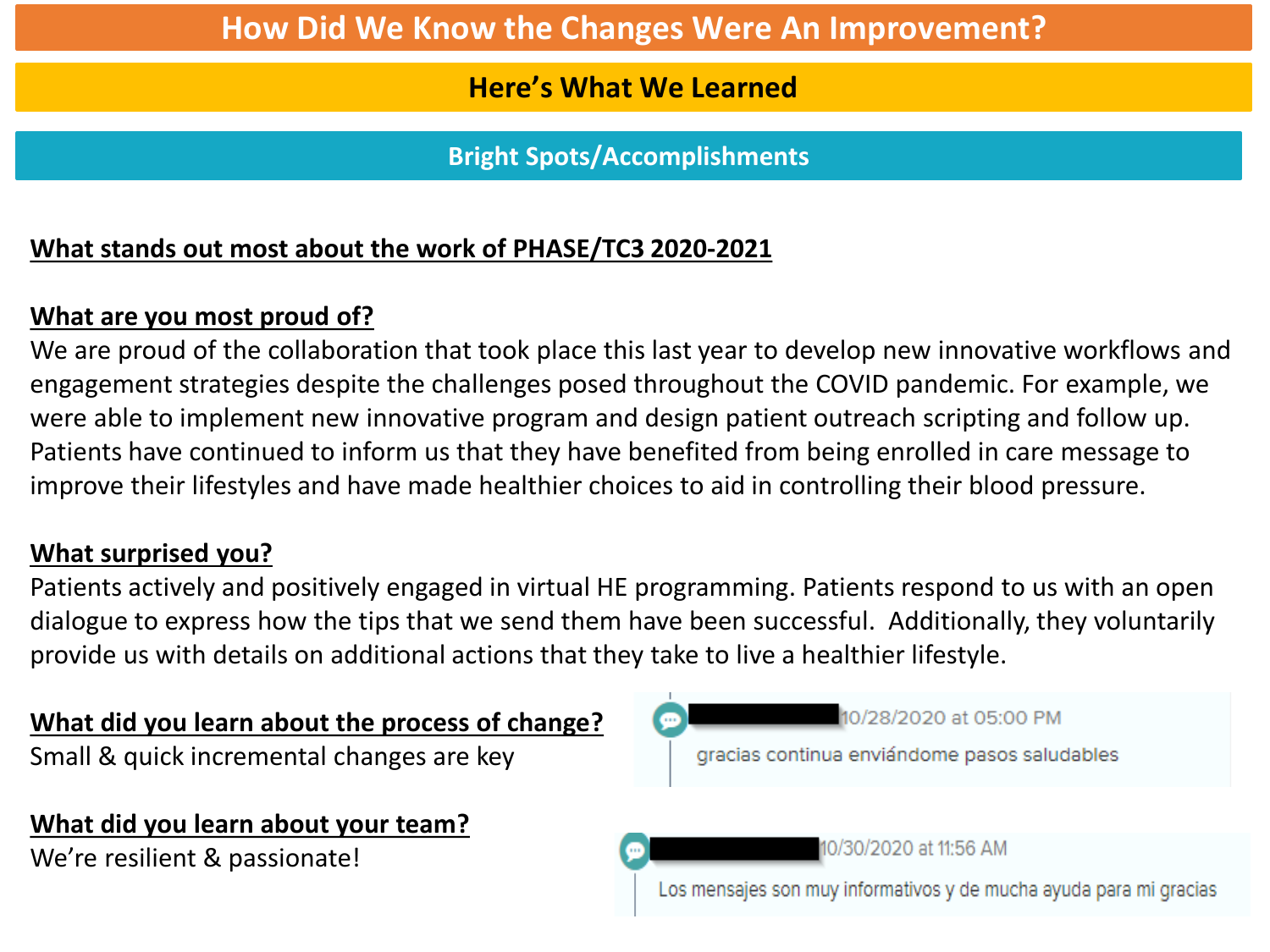**Here's What We Learned**

**The Challenge of the COVID-19 Pandemic**

| <b>Challenge</b>  | <b>How We Overcame/Resolution</b>                                                                                                                                                                                                                                                                                                                                                                        |
|-------------------|----------------------------------------------------------------------------------------------------------------------------------------------------------------------------------------------------------------------------------------------------------------------------------------------------------------------------------------------------------------------------------------------------------|
| <b>Staffing</b>   | Increased float pool<br>$\bullet$<br>Reviewed roles and responsibilities and developed new innovative<br>$\bullet$<br>approaches to improve efficiency<br><b>Collaborative Approach</b>                                                                                                                                                                                                                  |
| <b>Technology</b> | Immediate and overnight redesign of clinical workflows &<br>$\bullet$<br>documentation<br><b>Updated Reporting Mechanisms</b><br>$\bullet$<br><b>Planned for EPIC Transition</b><br>$\bullet$<br>Utilized simple/easy to understand verbiage regarding health education<br>$\bullet$<br>via care message app while avoiding complex medical terminology so<br>that it is easy for patient to understand. |
| Time              | <b>Identified Opportunities &amp; Streamlined processes</b><br>Utilized technology to assist in improving efficiencies<br>Communication                                                                                                                                                                                                                                                                  |